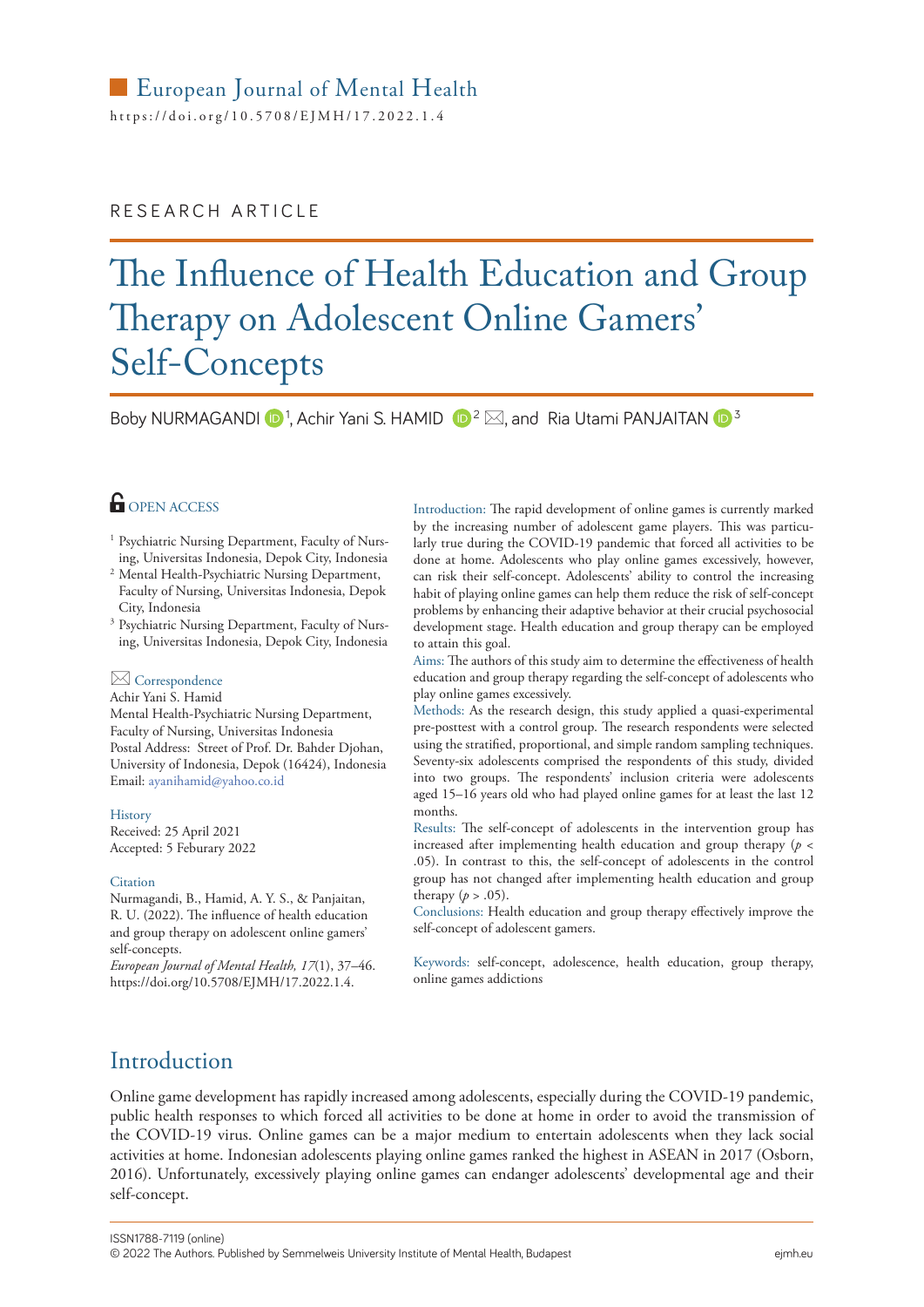Psychosocially, the developmental stage of adolescence refers to the phase of forming a self-identity that needs to be achieved based on the goals, roles, and characteristics that exist in adolescents. Adolescents who are able to adapt to changes during their psychosocial developmental stage will have a more positive, better self-concept. Self-concept constitutes an adolescent's intact, structured, and dynamic thinking based on learning, behavior, and other people's opinions about him (Berman et al., 2016). Moreover, self-concept refers to perception and a way of thinking that shapes individual beliefs and ideas about oneself (Ducasse et al., 2019). The formation of self-concept in adolescent boys and girls is not significantly different. One study has shown that adolescent girls possess a better self-concept than do adolescent boys (Nurliana, 2015). Adolescent boys tend to be attracted to challenges, such as online games; thus, they are more likely to suffer from mental health problems. Conversely, another study describes how adolescent boys possess a better self-concept than adolescent girls because girls focus more on physical development and body image (Widiarti, 2017). Although these two studies show different perspectives, it is believed that a positive self-concept in adolescents stands always in line with healthy physical and mental conditions (Berman et al., 2016).

Excessive online gaming behavior can lead to self-concept problems and a corresponding behavior. Some studies have revealed that engaging in online games tends to increase adolescents' maladaptive self-concept (Beard & Wickham, 2016). Furthermore, excessive online gaming activities can negatively influence the formation of self-concept and real social interaction (Ayu & Saragih, 2016). Isolating behavior in adolescents increases online gaming activities (Chen et al., 2018). Individuals who experience low self-esteem tend to experience internet addiction (Sariyska et al., 2014). Low self-esteem makes them withdraw from their environment; consequently, they play online games to escape from reality and to reduce perceived stressors (Kaptsis et al., 2016). Low or negative self-concept drives adolescents out of control when playing online games; such a condition can cause mental health problems including addiction, clinical distress, bullying, all of which adversely affect adolescents mental health status, creating psychosocial problems, including decreased life satisfaction levels, anxiety, and depression. (Altintas et al., 2019; American Psychiatric Association, 2013; Bargeron & Hormes, 2017; Choi, 2014; Weinstein, 2010).

Health education and group therapy can help establish a good self-concept by optimizing the stage of adolescent psychosocial development. Establishing self-identity is one of the stages of adolescent psychological development. Adolescents are supposed to be able to understand themselves in their entirety, including their distinctions from others, recognize gender, be able to view all elements of themselves as a whole, judge themselves based on society's judgment, actualize themselves in previous, present, and future relationships, as well as set future values and goals consciously (Yusuf et al., 2015).

Health education is a method of guiding adolescents in making decisions that would lead to the development of a positive self-concept. Adolescents' understanding of how to maintain a positive self-concept could be improved by health education (Junike et al., 2015). Health education is conducted by providing information and behavioral methods. Providing information can be performed using various media, such as mass media, electronic media, and social media, and providing health service systems, whereas the behavioral method tries to encourage adolescents to behave healthily based on instructions or forms of training (Sarafino & Graham, 2006).

Adolescent group therapy constitutes a nursing intervention that is carried out in adolescent groups to stimulate the formation of self-concept through optimizing the stages of development. Group therapy is used because teenageers are interested in working in groups. (Purwati & Sulastri, 2019). They will feel secure in the group and that they are in the right place to express emotions (Sarfika et al., 2018). Group therapy can improve adolescents' adaptive behavior toward change and experience during adolescent development. Adolescents' response abilities to psychosocial, cognitive, spiritual, and creative development can be increased through group therapy (Fernandes, 2014). Providing therapy in the form of a group can offer support to group members, in this case adolescents, when an individual enters a period of chaos, has temporary decompensation, undergoes recovery, strengthens defense, and begins to include his or her classmate, who is also experiencing disorders, into the group (Sadock, 2010).

The description above denotes that the behavior of playing excessive online games can cause self-concept problems in adolescents due to a failure at the stage of adolescent psychosocial development. Several previous studies have revealed that health education and group therapy for adolescents can optimize the stage of their psychosocial development. However, these studies did not specifically or directly assess adolescents' self-concept, especially regarding adolescents who play online games. Therefore, this study aims to assess the effectiveness of health education and group therapy concerning the self-concept of adolescents who played online games excessively during the COVID-19 pandemic.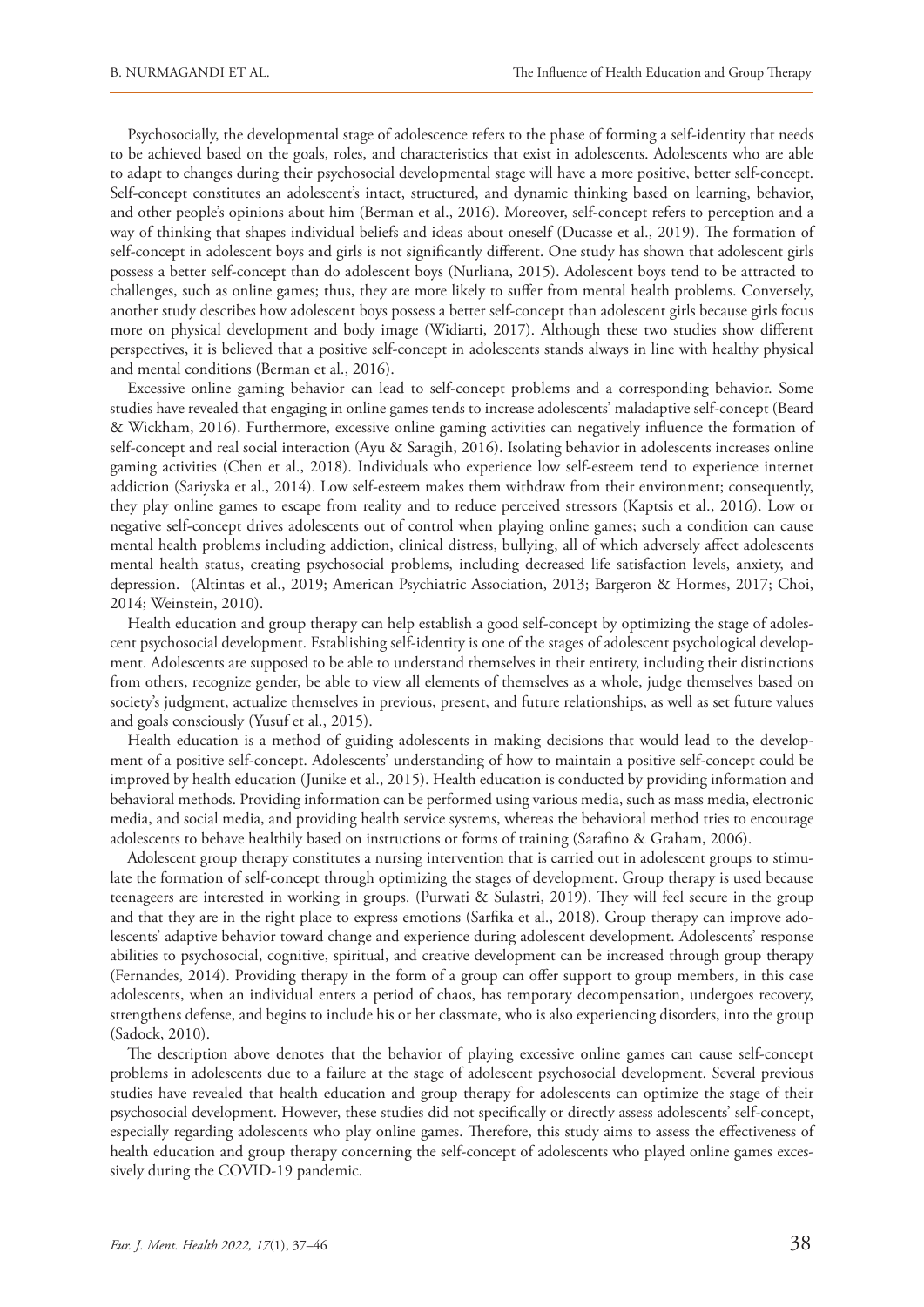## Methods

The quantitative quasi-experimental pre-posttest with control group method was employed in the study. The sample of this study consisted of 76 students made up of 71 males and five females from two state senior high schools in Indonesia's Morowali Regency, Sulawesi. The samples were selected using the stratified sampling, proportional sampling, and simple random sampling methods. The stratified sampling was implemented because the sample comprised only grade two students of senior high schools. Meanwhile, proportional sampling was employed because several subclasses existed in the 2nd grade of senior high schools. Finally, simple random sampling was selected to determine samples in each class based on the number according to the inclusion and exclusion criteria. The inclusion criteria were adolescents aged 15–16 years who had played online games for the last 12 months using a smartphone, but who had not been addicted to the games. The online gaming addiction in adolescents was assessed using the internet gaming disorder scale, containing questions about playing online games, problems caused by playing online games, symptoms of withdrawal in playing online games, and impacts on social activities when playing online games (Pontes & Griffiths, 2015). If some teenagers in the screening process had been diagnosed as addicted, further treatment would be performed to overcome the online game addiction. Before participating in the study, all the adolescents involved had submitted informed consents from themselves and their parents.

The therapy used in this study is health education and group therapy in adolescence. This investigation began with determining the research sample based on inclusion criteria and it continued with screening using an internet gaming disorder questionnaire instrument to assess addiction levels among adolescent online gamers. Adolescents who were addicted to online games were not included in this research; they were referred to medical treatment. The therapy was performed for three weeks by means of conducting a pre-test, health education, post-test 1, group therapy, and post-test 2. Health education was provided to both groups and continued with implementing group therapy in the intervention group. Meanwhile, the control group was left with free ordinary activities.

Health education consisted of two meetings in each group. The material was provided on health education regarding adolescent development, assertive communication, and online game addiction. Health education was conducted by means of lectures and discussions. Group therapy consisted of six meeting sessions: stimulating adaptation to changes in biological and psychosexual aspects at the first meeting, stimulating adaptation to changes in cognitive and language aspects at the second meeting, stimulating adaptation to changes in moral and spiritual aspects at the third meeting, stimulating emotional and psychosocial development at the fourth meeting, stimulating the development of talents and creativity at the fifth meeting and the sixth meeting, and finally, monitoring and evaluating experiences and the benefits of the training. Each group therapy session included lectures, roleplay, and independent exercises during the next session's meeting. Each therapy session lasted for 60 minutes with a two-day gap between meetings.

This study employed the self-concept clarity scale to assess self-concept (Campbell et al., 1996) that were translated into Indonesian and tested using the validity and reliability test with the item-total correlation value ≥ .3610 (*r* = .363 – .771). The self-concept clarity scale questionnaire refers to the structural aspects of self-concepts and the extent to which adolescents can define their self-confidence externally and internally (Campbell et al., 1996).

The characteristics (age and gender) of adolescent respondents in the control and intervention groups and their self-concepts were analyzed using descriptive statistics and different statistical tests. The normality test was conducted using a Kolmogorov-Smirnov method to examine the self-concept of both groups before and after the therapy*.* In the bivariate analysis, the homogeneity test was conducted using Levene's test to examine the adolescents' self-concept in both groups before and after the therapy. Changes in self-concept before and after the therapy's implementation were analyzed using a parametric dependent t-test in the control group. This test was employed because the data demonstrated that the self-concept of adolescent respondents in the control group was normally distributed before and after the implementation of health education and therapy of the group. Meanwhile, changes in the self-concept of adolescent respondents in the intervention group before and after the implementation of therapy were analyzed using the Wilcoxon non-parametric test. This test was employed because the data on self-concept descriptions of adolescent respondents in the intervention group were not normally distributed before and after the implementation of health education and group therapy.

# Results

All of the respondents in the intervention group were male. Meanwhile, the control group consisted of 86.8% male respondents and 13.2% female respondents. The average age of respondents in both groups came to 16 years, with the youngest respondents' age being 15 years and 17 being the oldest age.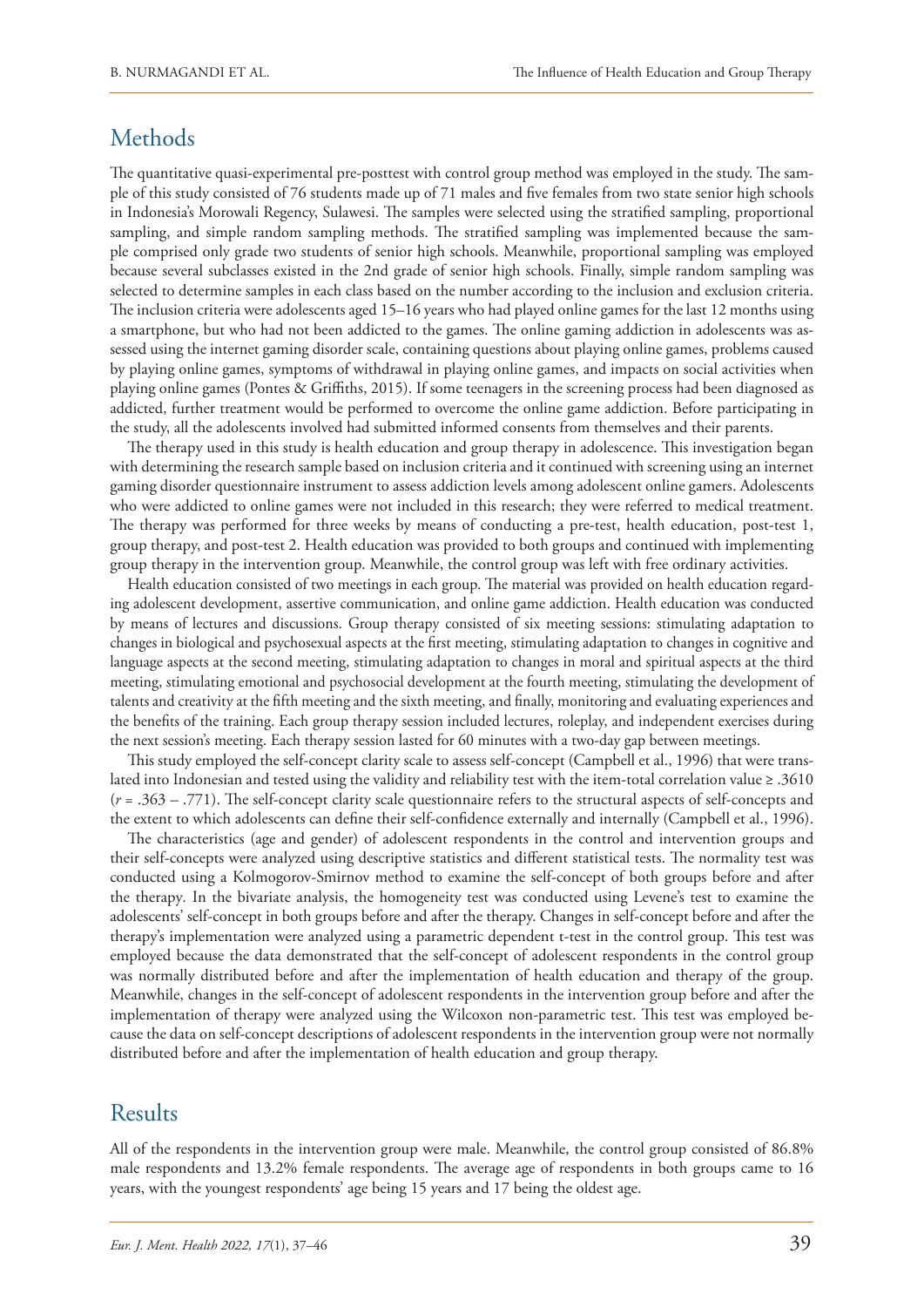#### Table 1. Characteristics of Respondents' Age

| Groups       |    | Mean  | Min-Max   | SD    | SE    | 95% C       |      |
|--------------|----|-------|-----------|-------|-------|-------------|------|
| Intervention | 38 | 16.11 | $15 - 17$ |       | 0.118 | 15.87-16.34 |      |
| Control      | 38 | 16.05 | $15 - 17$ | 0.733 | 0.119 | 15.81-16.29 | .876 |

#### Table 2. Characteristics of Respondents' Gender (*n* = 76)

| Groups       | Male |    |    | Female        | Total |      |
|--------------|------|----|----|---------------|-------|------|
|              |      | %  | ,, | $\frac{9}{6}$ |       | $\%$ |
| Intervention | 38   | 00 |    | $\sim$<br>U.U | 38    | 100  |

Table 3. Description of Changes in Respondents' Self-Concept before and after the Implementation of Health Education

| Self-Concept       | $\sqrt{n}$ | Mean  | <b>SD</b> | <b>SE</b> | 95% CI           | $\overline{p}$ |  |  |
|--------------------|------------|-------|-----------|-----------|------------------|----------------|--|--|
| Intervention Group |            |       |           |           |                  |                |  |  |
| <b>Before</b>      | 38         | 29.47 | 4.164     | 0.675     | $-0.332 - 0.121$ | .346           |  |  |
| After              |            | 29.58 | 4.071     | 0.653     |                  |                |  |  |
| Control Group      |            |       |           |           |                  |                |  |  |
| <b>Before</b>      | 38         | 27.08 | 4.675     | 0.758     | $-0.359 - 0.464$ | .797           |  |  |
| After              |            | 27.03 | 4.103     | 0.666     |                  |                |  |  |

Table 4. Changes in Respondents' Self-Concept before and after the Implementation of Health Education and Group Therapy

| Self-Concept       | $\Gamma$ | Mean  | <b>SD</b> | <b>SE</b> | 95% CI           | $\overline{p}$ |  |  |
|--------------------|----------|-------|-----------|-----------|------------------|----------------|--|--|
| Intervention Group |          |       |           |           |                  |                |  |  |
| <b>Before</b>      |          | 29.47 | 4.164     | 0.675     | $-1.628(-0.635)$ | .0001          |  |  |
| After              | 38       | 30.61 | 4.071     | 0.660     |                  |                |  |  |
| Control Group      |          |       |           |           |                  |                |  |  |
| <b>Before</b>      | 38       | 27.08 | 4.675     | 0.758     | $-0.725 - 0.725$ | 1.000          |  |  |
| After              |          | 27.08 | 3.872     | 0.628     |                  |                |  |  |

Table 3 shows that the intervention group had no significant changes in the average self-concept value before therapy implementation and after the implementation of health education, with a *p* of .346 (*p* > .05). This result is derived from the Wilcoxon statistical test. The same condition is also found in the control group that does not have changes in the average value of self-concept before the implementation of therapy and after the implementation of health education with a *p* of .797 (*p* > .05). This result is derived from the dependent t-test statistical test.

Table 4 shows that the intervention group has a significant change in the mean value of self-concept after the implementation of health education and group therapy with a *p* of .0001 (*p* < .05). This result is derived from the Wilcoxon statistical test. However, the dependent t-test and statistical test have revealed that the control group does not show a significant change in the mean value of self-concept after the implementation of health education and group therapy with a  $p$  of 1.000 ( $p > .05$ ).

### Discussion

Health education and group therapy provided the improvement of adolescent self-concept in the intervention group. Although there was a significant change in self-concept in the intervention group, the increase in self-concept scores was not huge. On the other hand, the adolescents in the control group who simply received health information, did not improve their self-concept at all. Health education is a process of shaping and changing lifestyles to assist individuals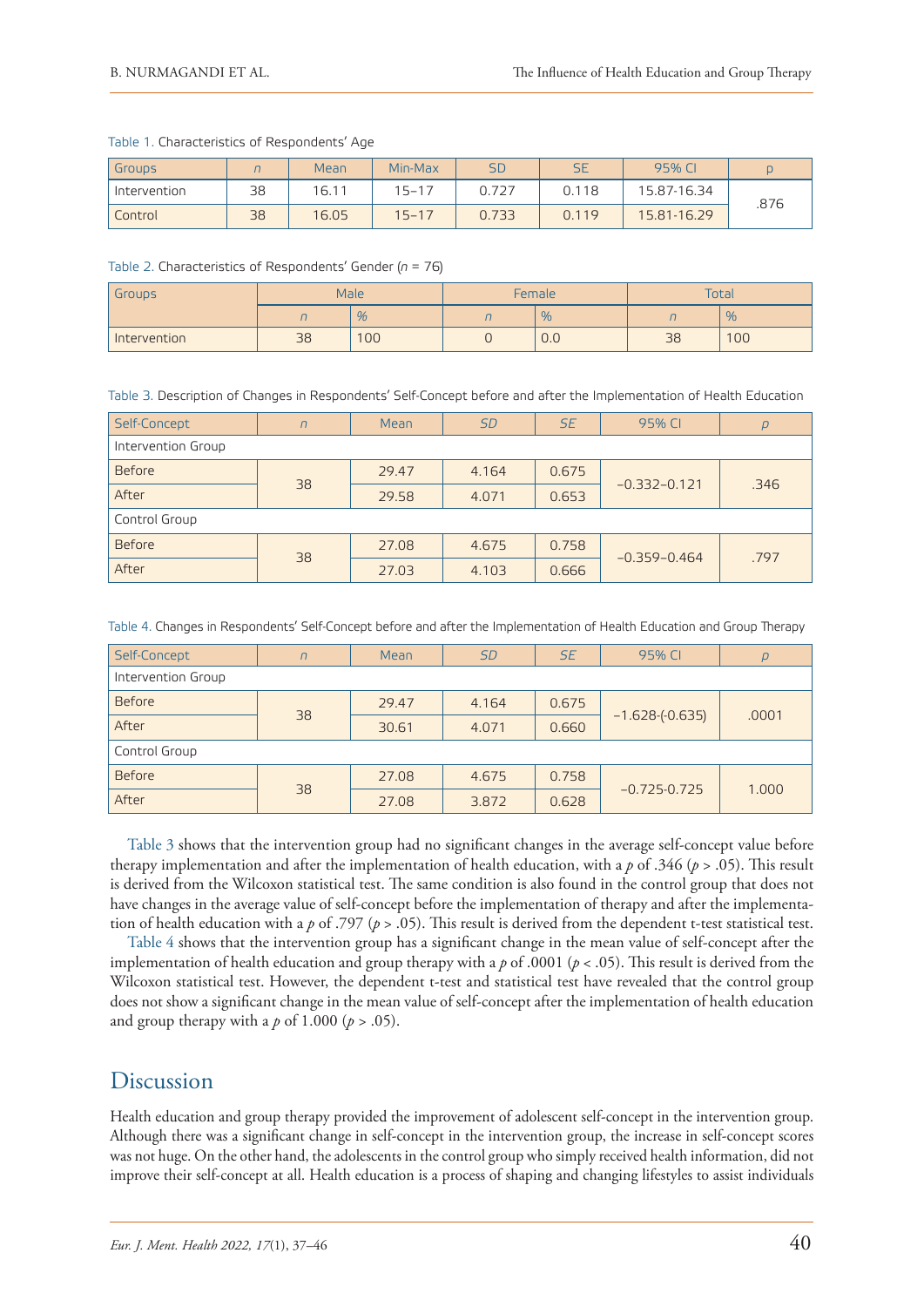or communities with making decisions related to health maintenance and improvement (Aziz & Soewondo, 2008). Health education in adolescents has not effectively improved their self-concept because health education only effectively targets their knowledge (Setiowati, 2014), especially when it utilizes leaflets (Sari, 2019) to change their beliefs, understanding, and attitudes towards health (Aziz & Soewondo, 2008). Health education effectively optimizes stages of adolescence development, but it has not been able to improve the ability of adolescents to control their emotions (Dinarwiyata, 2014). Self-concept formation must begin with the development of youth knowledge and skills.

Further exercises on the topic of health education materials are necessarily conducted using group therapy so that this therapy can be internalized, moving towards the formation of self-concept. Group therapy for adolescents constitutes a part of group therapy of which the main focus is to prevent disorders through teaching and effectively deal with emotional stress in a situation or developmental crisis (Townsend & Morgan, 2018). Group therapy targets adolescents' self-concept because it is implemented by means of discussing changes experienced during adolescent development and training. As a result, the adolescents can be creative in adapting themselves to the change they have experienced. Adolescents can apply their knowledge, acquired during health education, in the form of independent practical exercises to improve development psychomotoric and perceive the effects and benefits of the therapy (Rukmini, 2008). Group therapy was offered in several stages from Session 1 to Session 6 in order to stimulate adaptive behavior and change biological, psychosexual, cognitive, linguistic, moral, spiritual, emotional, psychosocial, talent-related, and creative aspects.

The group therapy implemented in the groups is effective because the respondents feel secure (Stuart, 2016). The group therapy could effectively increase the adaptive behavior of adolescents at the development stage. This finding lines up with other studies, which have revealed that group therapy can stimulate all development aspects and tasks of adolescents (Hasanah, 2015), improve adolescents' self-identity (Bahari, 2010), and enhance aspects of adolescent development abilities (Maryatun, 2014).

Stimulus and increased adaptation to biological aspects in the implementation of group therapy aims to assist adolescents in increasing their adaptive behavior regarding their biological changes, and their efforts to maximize their biological development. The increasing changes in adolescents' biological aspects of adolescents can be noted from the secondary sex development, such as breast growth in women, testes growth in men, and growth of armpit hair and pubis (Wulandari, 2014). Other changes include an increasing penis size, voice changes, thicker hair, changing face size, ejaculation, and an increased production of glands that trigger acne (Sarwono, 2016). Adolescents' biological aspects of development indirectly affect psychosexual aspects because changes in the biological aspects due to puberty can lead to sexual attraction to the opposite sex (Stuart, 2016). Through group therapy, adolescents can improve their understanding and optimally adapt to biological and psychosexual development.

Group therapy also provides adaptation stimuli to develop cognitive and language aspects. The cognitive enhancement adolescents experience can be assessed by explaining or proving a theory or fact as well as interpreting the objectives (Putro, 2017). According to Piaget, adolescents' cognitive development is a formal operational evolution characterized by abstract, inductive, deductive, and logical thinking and probability (Fontaine & Fletcher, 2003). The stimulus given to adolescents is intended to enrich insight and vocabulary knowledge when interacting with their environment so that the stimulus impacts adolescents' ability to develop abstract thinking. Rahayu et al. (2019) have proved that the implementation of group therapy could improve children's cognitive abilities.

Furthermore, the adaptation of stimuli to the moral and spiritual aspects of group therapy can make adolescents understand the moral rightness, wrongness, or badness of actions they do. Teens must be able to recognize such values and rules that apply in their environment. Every adolescent's behavior and actions must follow the prevailing values and norms (Putro, 2017). Adolescents also need spiritual values to shape their identity to avoid deviant behavior (Innayati, 2012). Group therapy can develop their attitudes or views as a basis for restructuring the achievement of positive self-concepts, especially the formation of self-identity based on values, rules, and environmental views (Zsakai et al., 2017).

The emotional and psychosocial development adaptations that the group therapy provides aids adolescents in recognizing their emotional condition and positively interacting with their environment. Meanwhile, adolescents' good relationships enable them to develop greater health (Yoo, 2019). Teens are expected to be able to recognize and control their emotions when interacting with others. Group therapy can improve adolescents' emotional intelligence (Dinarwiyata, 2014). Moreover, group therapy stimulates aspects of development and adaptive behavior to improve adolescents' talents and creativity since they are beginning to prepare for future goals based on their talents (Putro, 2017).

The increase in self-concept in adolescents after undergoing group therapy can be seen from changes in the ability of adolescents to assess their self-image. After therapy, adolescents are able to see their positive self-image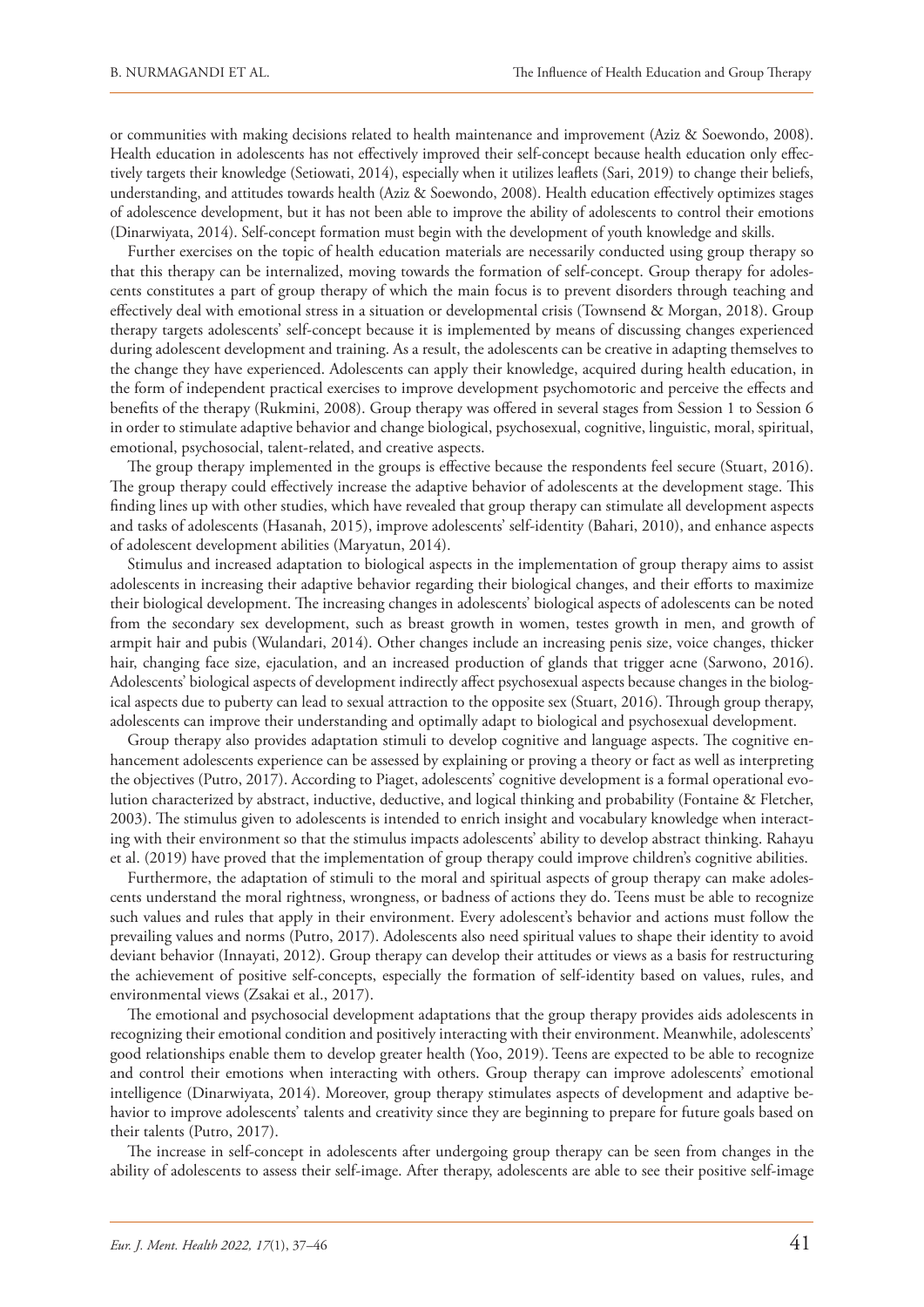including aspects of shape, size, function, meaning, limitations they have, as well as other objects attached to their bodies. A positive self-image in adolescents can be built through a healthy lifestyle, such as doing regular physical activities, having a positive relationship with others, avoiding negative self-assessments, and developing an adaptive self-image (Koulanova et al., 2021).

Group therapy also enhances adolescents' self-perception as an intact or ideal personality who behaves via following certain standards, aspirations, goals, and values. Adolescents obtain the opportunity to determine or improve the standards, aspirations, goals, and values which they have owned or believed throughout their lives. Self-ideals are sometimes realistic; conversely, an individual's position or role will not be much different from what has already been believed (Berman et al., 2016). Adolescents' self-ideal depends on their perception of behaving according to their standards (Agustin et al., 2018). The better and more positive standards of values there are for them, the more positive and increasingly ideal their self-concept is.

The role in self-concept bears a positive impact on adolescents after administering group therapy. A role consists of a series of patterns in behavior, attitudes, values, and goals that the environment desires for people based on an individual's position or achievements in society and social groups (Yusuf et al., 2015). Group therapy, therefore helps adolescents find their identity and understand their role as students; moreover, they should play their roles by means of learning to achieve something as children. Finally, they should perform their roles in helping their parents do the chores.

Self-identity is an individual's awareness, based on the observations and judgments of himself and others. Group therapy assists the adolescents in understanding that they are entirely different from others. Moreover, the therapy allows adolescents to express emotions to strengthen their self-identity (Gu et al., 2020). An individual's ability to recognize his ideal role and self-image can increase his self-esteem. Increased self-esteem may also occur in individuals with high self-concepts because they are able to adapt to interpersonal relationships. (Yang et al., 2021).

Improving the respondents' self-concept can prevent the addictive behavior of playing online games. Increasing self-concepts raises coping teenagers' ability to avoid addiction to online games. Adolescents can still play online games but only to entertain themselves and spend their free time. They should not be addicted because they have priorities and goals to achieve. Good self-concept can reduce problematic behavior (Ducasse et al., 2019). Adolescents are able to focus on aspects of improving themselves and their social environment and should reject excessively playing online games. Physical activities, extracurricular programs at school, habitual book reading and playing music can become protective factors against the risk of online gaming addiction (Hong et al., 2019). Adolescents who partake in constructive outdoor activities, such as sports and recreation, can reduce the intensity of playing online games (Kapoh, 2015). Moreover, adolescents with high levels of physical activity tend to have good academic grades (Haapala et al., 2020). Good self-concept also enables adolescents to control their emotions and prevents psychosocial problems that are risk factors for addiction (Laconi et al., 2017; Wartberg et al., 2019; Yu et al., 2018). Strengthening self-identity in adolescents can protect them against privacy violations in online social media, such as online games (Elsayed, 2021).

Good self-concept in adolescents imparts an effect on good physical and mental health that facilitates them to perceive, think, and form positive beliefs and ideas about themselves (Ducasse et al., 2019). Adolescents' knowledge enables them to recognize themselves consciously and thoroughly, realizing that they are distinct from others, recognizing and accepting their gender, viewing all self-aspects in harmony, accepting and recognizing themselves as a whole without environmental influence or assessment (Yusuf et al., 2015). Adolescents' good self-confidence and attitude may demonstrate a strong stability in their self-concept (Krol et al., 2020). They can adjust and perform their duties and roles as children, students, and as members of their environment. Their ability to perform these roles will prevent them from frustration that could decrease their self-esteem (Yusuf et al., 2015).

### Strength and Limitations

The strength of this study is that it provides problem solutions in the field of adolescent self-concept, a selfconcept that can be disrupted due to excessive online gaming behavior during the COVID-19 pandemic, resulting in online game addiction. The solution lies in the form of implementing health education and group therapy for adolescents.

This study carries several limitations. First, the interventions, namely health education, and group therapy, were implemented at school during the school hours and in the course of the COVID-19 pandemic in Indonesia because the school did not allow the researchers to involve students outside of school hours. This policy affected the adolescents' focus on the research and their learning process in classrooms. Moreover, their focus on learning and exercising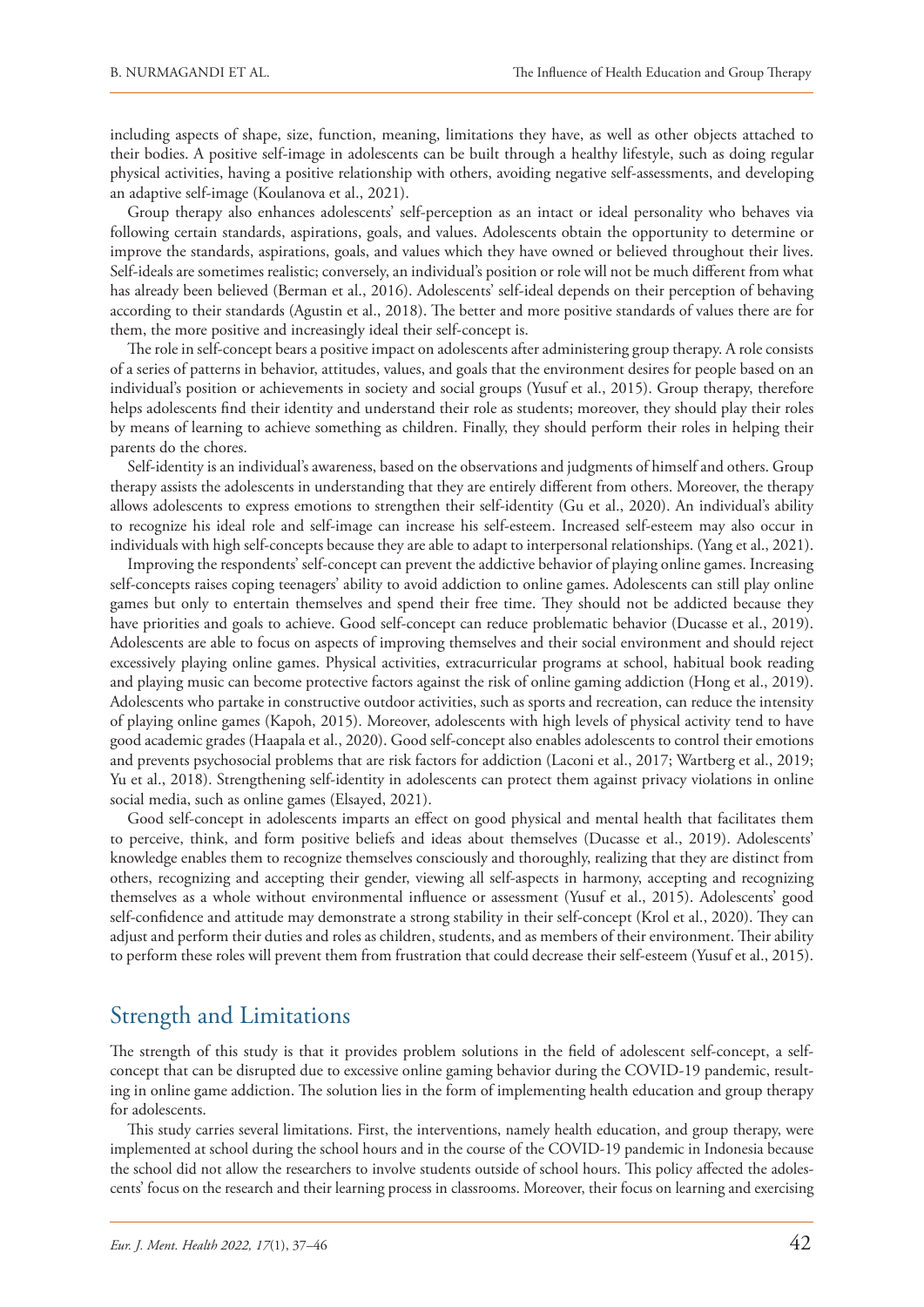their developmental tasks based on group therapy was also hampered because they had to complete school assignments. Second, respondents' demographic characteristics were not evenly distributed between the intervention and control groups. The control group had five females while the intervention group did not have any. This was due to the sampling technique carried out randomly on all students who met the study's inclusion and exclusion criteria. So, the researchers could not equally divide the respondents between the intervention and control groups based on gender.

# Conclusion, Implications, and Future Directions

Health education and group therapy are effective in improving the self-concept of adolescent online gamers. A good self-concept aligns with optimal physical and mental health so adolescents can focus more on constructive activities that are beneficial for themselves and the environment, and it also enables them to abstain from excessively playing online games to avoid health problems.

This article is expected to have an impact on efforts to prevent online game addiction in those adolescents who play online games. The authors hope further research will be suitable for assessing how much influence online game addiction has on changes in the self-concept of adolescents who excessively play online games.

#### **Acknowledgements**

We would like to thank the Universitas Indonesia, SMA Negeri 1 Bungku Tengah, and SMA Negeri 2 Bungku Tengah; as well as all parties who have assisted in the research process until the publication of research results in the form of this article.

#### **Author contributions**

Boby Nurmagandi: conceptualization, design, methodology, investigation, project administration, data management, formal analysis, interpretation, supervision, writing original draft, writing review and editing.

Achir Yani S. Hamid: conceptualization, design, methodology, funding acquisition, project administration, interpretation, supervision, writing original draft.

Ria Utami Panjaitan: conceptualization, design, methodology, data management, formal analysis, interpretation, writing original draft.

All authors gave final approval of the version to be published and agreed to be accountable for all aspects of the work in ensuring that questions related to the accuracy or integrity of any part of the work are appropriately investigated and resolved.

### **Funding**

The research process until the publication of this article uses resources from the Universitas Indonesia through the 2020 International Indexed Publication Grant Scheme for Science Technology and Health (PUTI Saintekes (Q4)) in 2020.

### **Declaration of interest statement**

The authors have no conflicts of interest to disclose.

#### **Ethical statement**

This manuscript is the authors' original work.

The authors confirm that their research was approved by Prof. Dra. Setyowati,<S.Kp>.,<M.App.Sc>, Ph.D and by the Ethics Committee of the Faculty of Nursing, University of Indonesia, Depok City, Indonesia, license number: SK-68[/UN2.F12.D1.2.I/ETIK.](UN2.F12.D1.2.I/ETIK)

The authors declare that all participants participated in the research voluntarily and anonymously. The participants provided their written informed consent to participate in this study. Their data are stored in coded materials and databases without personal data, and they have policies in place to manage and keep data secure.

### **ORCID**

Boby NURMAGANDI<sup>D</sup> <https://orcid.org/0000-0002-3084-6184> Achir Yani S. HAMID D <https://orcid.org/0000-0002-3548-1348> Ria Utami PANJAITAN D <https://orcid.org/0000-0003-3425-9603>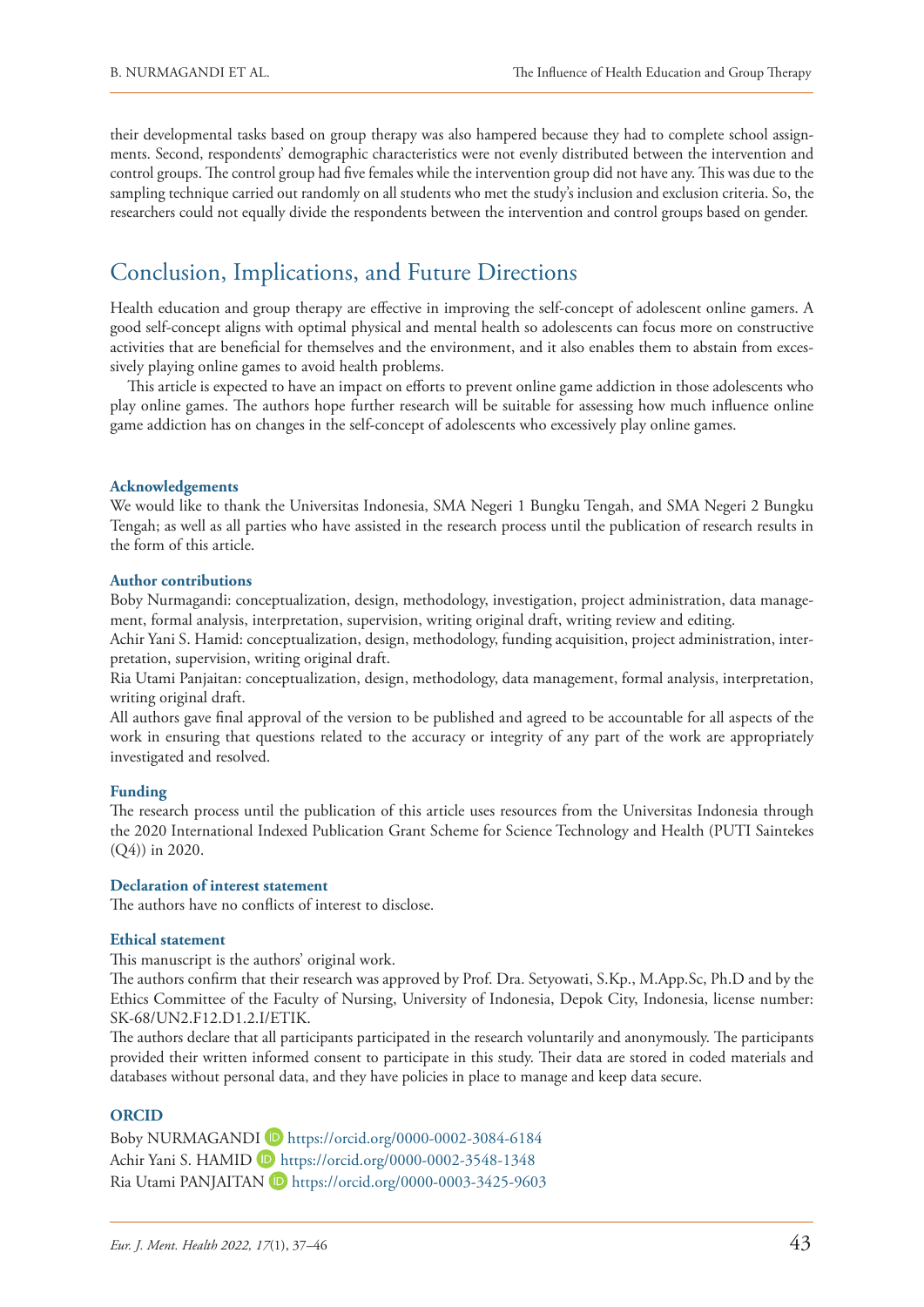### **References**

Agustin, D., Iqomh, M. K. B., & Prasetya, H. A. (2018). Gambaran harga diri, citra tubuh, dan ideal diri remaja putri berjerawat [Overview of self-esteem, body image, and ideal self-daughter pimples]. *Jurnal Keperawatan* [Nursing Journal], *6*(1), 8–12.

[https://jurnal.unimus.ac.id/index.php/JKJ/article/](https://jurnal.unimus.ac.id/index.php/JKJ/article/view/4416) [view/4416](https://jurnal.unimus.ac.id/index.php/JKJ/article/view/4416)

Altintas, E., Karaca, Y., Hullaert, T., & Tassi, P. (2019). Sleep quality and video game playing: Effect of intensity of video game playing and mental health. *Psychiatry Research*, *273*, 487–492.

<https://doi.org/10.1016/j.psychres.2019.01.030>

- American Psychiatric Association. (2013). Diagnostic and statistical manual of mental disorders (DSM -5) (5th ed.).
- Ayu, L., & Saragih, S. (2016). Interaksi sosial dan konsep diri dengan kecanduan games online pada dewasa awal [Social interactions and self-concept with online games addiction in early adults]. *Persona: Jurnal Psikologi Indonesia* [Persona: Journal of Indonesian Psychology], *5*(2), 167–173. <https://doi.org/10.30996/persona.v5i02.734>
- Aziz, A., & Soewondo, S. (2008). *Pemahaman remaja merokok melalui perilaku sehat setelah mengikuti program pendidikan kesehatan tentang hidup sehat tanpa rokok* [Understanding of smoking adolescents through healthy behavior after participating in a health education program about a healthy] [Thesis]. Universitas Indonesia.

<http://lib.ui.ac.id/detail?id=20370560&lokasi=lokal>

- Bahari, K. (2010). *Pengaruh terapi kelompok terapeutik terhadap perkembangan identitas diri remaja di kota malang* [The effect of group therapy on the development of adolescent selfidentity in Malang City] [Thesis]. Universitas Indonesia. <http://lib.ui.ac.id/detail?id=137173&lokasi=lokal>
- Bargeron, A. H., & Hormes, J. M. (2017). Psychosocial correlates of internet gaming disorder: Psychopathology, life satisfaction, and impulsivity. *Computers in Human Behavior*, *68*, 388–394.

<https://doi.org/10.1016/j.chb.2016.11.029>

- Beard, C. L., & Wickham, R. E. (2016). Gaming-contingent self-worth, gaming motivation, and internet gaming disorder. *Computers in Human Behavior*, *61*, 507–515. <https://doi.org/10.1016/j.chb.2016.03.046>
- Berman, A., Snyder, S. J., & Frandsen, G. (2016). *Kozier* & *Erb's Fundamentals of Nursing: Concept, Process and Practice* (10th ed.). Pearson.
- Campbell, J. D., Trapnell, P. D., Heine, S. J., Katz, I. M., Lavallee, L. F., & Lehman, D. R. (1996). Self-concept clarity: Measurement, personality correlates, and cultural boundaries. *Journal of Personality and Social Psychology*, *70*(1), 141–156.

<https://doi.org/10.1037/0022-3514.70.1.141>

- Chen, K. H., Oliffe, J. L., & Kelly, M. T. (2018). Internet gaming disorder: An emergent health issue for men. *American Journal of Men's Health*, *12*(4), 1151–1159. <https://doi.org/10.1177/1557988318766950>
- Choi, J. O. (2014). Influence of youth internet game addiction on ADHD and academic achievement: Focusing on elementary school students in Seoul, Incheon, and Gyeonggi region. *Korea Institute of Youth Facility & Environment*, *12*(2), 19–28. [https://www.scopus.com/record/display.uri?eid=2-s2.0-](https://www.scopus.com/record/display.uri?eid=2-s2.0-85053783759&origin=inward&txGid=1eb9e38f06e0b1e509137f062f2d27c2) [85053783759&origin=inward&txGid=1eb9e38f06e0b1e50](https://www.scopus.com/record/display.uri?eid=2-s2.0-85053783759&origin=inward&txGid=1eb9e38f06e0b1e509137f062f2d27c2) [9137f062f2d27c2](https://www.scopus.com/record/display.uri?eid=2-s2.0-85053783759&origin=inward&txGid=1eb9e38f06e0b1e509137f062f2d27c2)

Dinarwiyata (2014). *Pengendalian emosi marah remaja melalui pendidikan kesehatan dan terapi kelompok terapeutik di smk depok* [Controlling adolescent angry emotions through health education and group therapy at SMK Depok] [Thesis]. Universitas Indonesia.

<http://lib.ui.ac.id/detail?id=20390326&lokasi=lokal>

Ducasse, D., Van Gordon, W., Courtet, P., & Olié, E. (2019). Self-injury and self-concept. *Journal of Affective Disorders*, *258*(July), 115–116.

<https://doi.org/10.1016/j.jad.2019.07.074>

Elsayed, W. (2021). The negative effects of social media on the social identity of adolescents from the perspective of social work. *Heliyon*, *7*(2), e06327.

<https://doi.org/10.1016/j.heliyon.2021.e06327>

- Fernandes, F. (2014). *Penerapan terapi kelompok terapeutik dalam menstimulasi perkembangan remaja dengan pendekatan model stress adaptasi stuart dan model promosi kesehatan* [Application of group therapy in stimulating adolescent development using the stuart adaptat] [Thesis] Universitas Indonesia. <http://lib.ui.ac.id/detail?id=20391331&lokasi=lokal>
- Fontaine, K. L., & Fletcher, J. S. (2003). *Mental Health Nursing (5th Edition)*. Prentice Hall.
- Gu, H., Ma, P., & Xia, T. (2020). Childhood emotional abuse and adolescent nonsuicidal self-injury: The mediating role of identity confusion and moderating role of rumination. *Child Abuse and Neglect*, *106*, 104474.

<https://doi.org/10.1016/j.chiabu.2020.104474>

Haapala, E. A., Haapala, H. L., Syväoja, H., Tammelin, T. H., Finni, T., & Kiuru, N. (2020). Longitudinal associations of physical activity and pubertal development with academic achievement in adolescents. *Journal of Sport and Health Science*, *9*(3), 265–273.

<https://doi.org/10.1016/j.jshs.2019.07.003>

- Hasanah, U. (2015). *Penerapan terapi spesialis keperawatan jiwa kelompok terapeutik remaja, latihan asertif dan psikoedukasi keluarga untuk perkembangan identitas diri remaja menggunakan pendekatan teori Stuart Dan King Di RW 01 dan RW 09 Kelurahan Ciwaringin* [Application of adolescence group therapy, assertiveness training therapy, and family psychoeducation to adolescence development with Stuart and King model at RW 01 dan 09 CIwaringin Village] [Thesis]. Universitas Indonesia. <http://lib.ui.ac.id/detail?id=20417210&lokasi=lokal>
- Hong, J. S., Kim, S. M., Jung, J. W., Kim, S. Y., Chung, U. S., & Han, D. H. (2019). A comparison of risk and protective factors for excessive internet game play between Koreans in Korea and immigrant Koreans in the United States. *Journal of Korean Medical Science*, *34*(23), e162. <https://doi.org/10.3346/jkms.2019.34.e162>
- Innayati, E. M. (2012). Hubungan antara pengasuhan islami dengan identitas diri pada remaja di kota Yogyakarta [The relationship between islamic parenting and identity in adolescents in the city of Yogyakarta]. *Hisbah: Jurnal Bimbingan Konseling Dan Dakwah Islam* [Hisbah: Journal of Islamic Counseling Guidance and Da'wah], *9*(1), 88–104. <https://doi.org/10.14421/hisbah.2012.091-05>
- Junike, A. V. O., Jumaini, & Utomo, W. (2015). Konsep diri remaja putus sekolah di panti sosial bina remaja rumbai (psbr) [Self-concept of dropout teens at the rumbai youth development orphanage (psbr)]. *JOM*, *2*(2), 935–943. [https://media.neliti.com/media/publications/188931-ID](https://media.neliti.com/media/publications/188931-ID-konsep-diri-remaja-putus-sekolah-di-pant.pdf)[konsep-diri-remaja-putus-sekolah-di-pant.pdf](https://media.neliti.com/media/publications/188931-ID-konsep-diri-remaja-putus-sekolah-di-pant.pdf)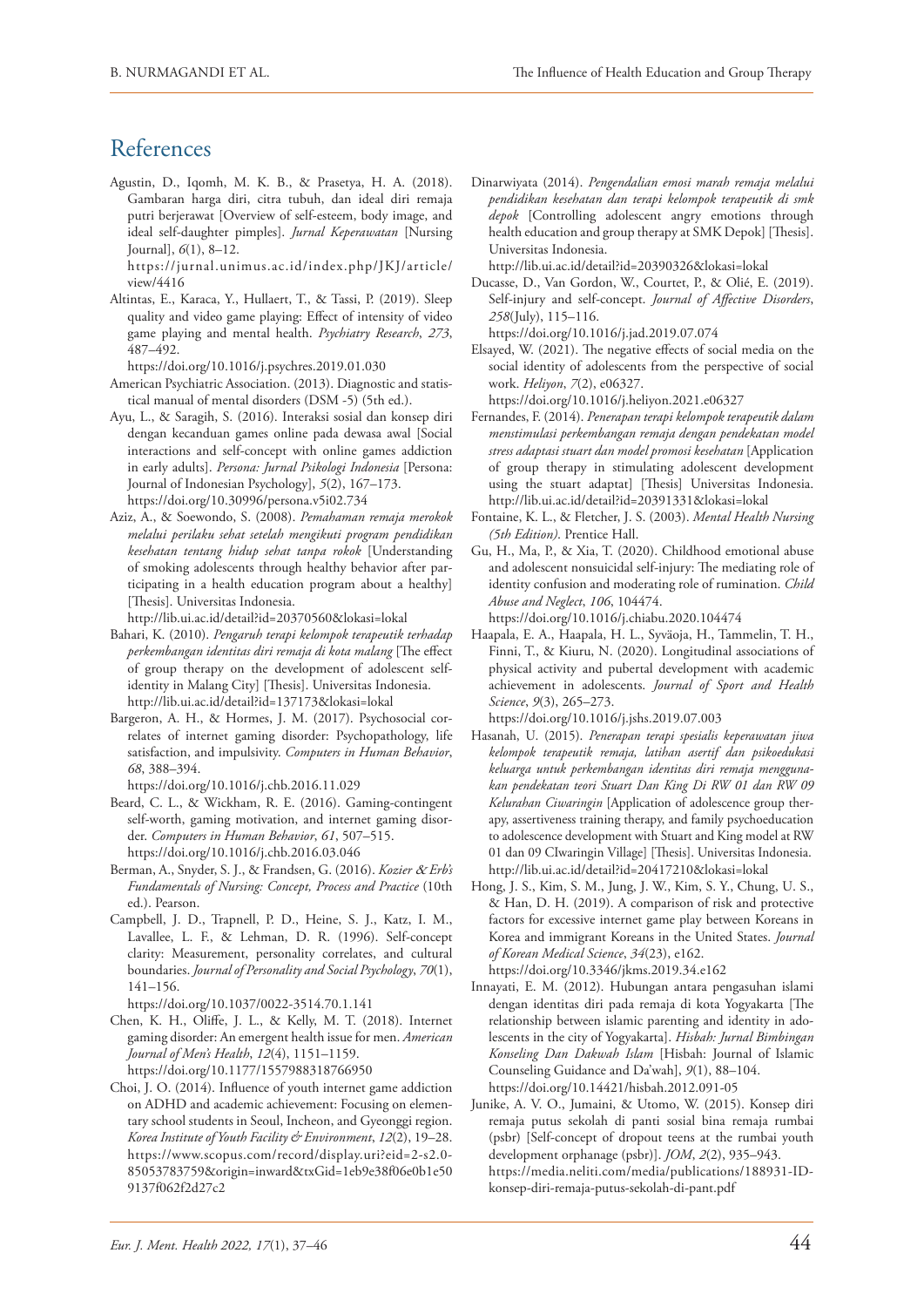Kapoh, G. F. (2015). Perilaku sosial individu pemain game online "perfect world"di desa sea satu [Individual social behavior online game player "perfect world" in sea one village]. *Jurnal Holistik* [Holistic Journal], *8*(15), 1–17.

[https://www.neliti.com/publications/960/perilaku-sosial-indi](https://www.neliti.com/publications/960/perilaku-sosial-individu-pemain-game-online-perfect-world-di-desa-sea-satu%23cite)[vidu-pemain-game-online-perfect-world-di-desa-sea-satu#cite](https://www.neliti.com/publications/960/perilaku-sosial-individu-pemain-game-online-perfect-world-di-desa-sea-satu%23cite)

- Kaptsis, D., King, D. L., Delfabbro, P. H., & Gradisar, M. (2016). Withdrawal symptoms in internet gaming disorder: A systematic review. *Clinical Psychology Review*, *43*, 58–66. <https://doi.org/10.1016/j.cpr.2015.11.006>
- Koulanova, A., Sabiston, C. M., Pila, E., Brunet, J., Sylvester, B., Sandmeyer-Graves, A., & Maginn, D. (2021). Ideas for action: Exploring strategies to address body image concerns for adolescent girls involved in sport. *Psychology of Sport and Exercise, 56,* 102017.

<https://doi.org/10.1016/j.psychsport.2021.102017>

Krol, S. A., Thériault, R., Olson, J. A., Raz, A., & Bartz, J. A. (2020). Self-concept clarity and the bodily self: Malleability across modalities. *Personality and Social Psychology Bulletin, 46*(5), 808–820.

<https://doi.org/10.1177/0146167219879126>

- Laconi, S., Pirès, S., & Chabrol, H. (2017). Internet gaming disorder, motives, game genres and psychopathology. *Computers in Human Behavior, 75*, 652–659. <https://doi.org/10.1016/j.chb.2017.06.012>
- Maryatun, S. (2014). Pengaruh terapi kelompok terapeutik terhadap perkembangan remaja di panti sosial marsudi putra dharmapala inderalaya [Effect of group therapy on the development of adolescents in the marsudi putra dharmapala inderalayan social home]. *Jurnal Keperawatan Sriwijaya* [Sriwijaya Nursing Journal], *1*(1), 12–20. [https://www.neliti.](https://www.neliti.com/publications/181746/pengaruh-terapi-kelompok-terapeutik-terhadap-perkembangan-remaja-di-panti-sosial) [com/publications/181746/pengaruh-terapi-kelompok-tera](https://www.neliti.com/publications/181746/pengaruh-terapi-kelompok-terapeutik-terhadap-perkembangan-remaja-di-panti-sosial)[peutik-terhadap-perkembangan-remaja-di-panti-sosial](https://www.neliti.com/publications/181746/pengaruh-terapi-kelompok-terapeutik-terhadap-perkembangan-remaja-di-panti-sosial)
- Nurliana, Y. (2015). Konsep diri remaja (siswa kelas x sma) [Self-concept of adolescents (class x high school students)]. *Seminar Psikologi* & *Kemanusiaan* [Psychology & Humanity Seminar], 440–445.

[https://mpsi.umm.ac.id/files/file/441-445 Yetti Nurliana.pdf](https://mpsi.umm.ac.id/files/file/441-445%20Yetti%20Nurliana.pdf)

- Osborn, G. (2016, December 13). *From mobile to PC games: The big screen opportunity in Southeast Asia.* Newzoo. [https://newzoo.com/insights/articles/the-big-screen-oppor](https://newzoo.com/insights/articles/the-big-screen-opportunity-in-southeast-asia/)[tunity-in-southeast-asia/](https://newzoo.com/insights/articles/the-big-screen-opportunity-in-southeast-asia/)
- Pontes, H. M., & Griffiths, M. D. (2015). Measuring DSM-5 internet gaming disorder: Development and validation of a short psychometric scale. *Computers in Human Behavior, 45*, 137–143.

<https://doi.org/10.1016/j.chb.2014.12.006>

- Purwati, N., & Sulastri, T. (Eds.). (2019). *Tinjauan Elsevier: Keperawatan Anak* [Pediatric nursing Elsevier review]*.* Elseiver.
- Putro, K. Z. (2017). Memahami ciri dan tugas perkembangan masa remaja [Understanding the characteristics and developmental tasks of adolescence]. *APLIKASIA: Jurnal Aplikasi Ilmu-Ilmu Agama* [APPIKASIA: Journal of Applications of Religious Sciences], *17*(1), 25–32. [http://ejournal.uin-suka.](http://ejournal.uin-suka.ac.id/pusat/aplikasia/article/viewFile/1362/1180) [ac.id/pusat/aplikasia/article/viewFile/1362/1180](http://ejournal.uin-suka.ac.id/pusat/aplikasia/article/viewFile/1362/1180)
- Rahayu, A. N., Susanti, H., & Daulima, N. H. C. (2019). Penerapan terapi kelompok terapeutik dan terapi asertif untuk pencegahan perundungan pada anak usia sekolah dengan pendekatan komunikasi interpersonal peplau [Application of group therapy and assertive therapy for the prevention of bullying]. *GUNAHUMAS Jurnal Kehumasan* [GUNAHUMAS Public Relations Journal], *2*(2), 340–349.

<https://doi.org/10.17509/ghm.v2i2.23022>

- Rukmini, E. (2008). Deskripsi singkat revisi taksonomi bloom [Short description of bloom's taxonomic revision]. *Majalah Ilmiah Pembelajaran* [Learning Scientific Magazine], *4*(2). <https://journal.uny.ac.id/index.php/mip/article/view/7132>
- Sadock, B. J. (2010). *Kaplan* & *Sadock Buku Ajar Psikiatri Klinis* [Kaplan & Sadock Textbook of Clinical Psychiatry] (2nd ed.). EGC.
- Sarafino, E. P., & Graham, J. A. (2006). Development and psychometric evaluation of an instrument to assess reinforcer preferences: The Preferred Items and Experiences Questionnaire. *Behavior Modification, 30*(6), 835–847. <https://doi.org/10.1177/0145445506291393>
- Sarfika, R., Maisa, E. A., Freska, W. (2018). *Buku ajar keperawatan dasar 2 komunikasi terapeutik dalam keperawatan* [Basic nursing textbook 2 therapeutic communication in nursing]. Andalas University Press.

[https://igemiracle.weebly.com/uploads/1/4/3/9/14390416/](https://igemiracle.weebly.com/uploads/1/4/3/9/14390416/buku_ajar_keperawatan_dasar_ii-komunikasi_terapeutik_dalam_keperawatan.pdf) [buku\\_ajar\\_keperawatan\\_dasar\\_ii-komunikasi\\_terapeu](https://igemiracle.weebly.com/uploads/1/4/3/9/14390416/buku_ajar_keperawatan_dasar_ii-komunikasi_terapeutik_dalam_keperawatan.pdf)[tik\\_dalam\\_keperawatan.pdf](https://igemiracle.weebly.com/uploads/1/4/3/9/14390416/buku_ajar_keperawatan_dasar_ii-komunikasi_terapeutik_dalam_keperawatan.pdf)

- Sari, L. A. (2019). Efektivitas media booklet dan leaflet terhadap pengetahuan remaja putri tentang dampak kehamilan remaja [The effectiveness of media booklets and leaflets on young women's knowledge about the impact of teen pregnancy]. *Jambura Journal of Health Sciences and Research, 1*(2), 47–53. <https://doi.org/10.35971/jjhsr.v1i2.2388>
- Sariyska, R., Reuter, M., Bey, K., Sha, P., Li, M., Chen, Y. F., Liu, W. Y., Zhu, Y. K., Li, C. B., Suárez-Rivillas, A., Feldmann, M., Hellmann, M., Keiper, J., Markett, S., Young, K. S., & Montag, C. (2014). Self-esteem, personality and Internet Addiction: A cross-cultural comparison study. *Personality and Individual Differences, 61–62,* 28–33.

<https://doi.org/10.1016/j.paid.2014.01.001>

- Sarwono, S. W. (2016). *Psikologi remaja* [Teen psychology]. Rajawali Pers.
- Setiowati, D. (2014). Efektivitas pendidikan kesehatan reproduksi terhadap peningkatan pengetahuan remaja di smk islam wijaya kusuma jakarta selatan [The effectiveness of reproductive health education on increasing adolescent knowledge at wijaya kusuma islamic vocational school]. *Jurnal Keperawatan Soedirman* [The Soedirman Journal of Nursing], *9*(2), 86–93.

[http://dx.doi.org/10.20884/1.jks.2014.9.2.565](https://doi.org/http:/dx.doi.org/10.20884/1.jks.2014.9.2.565)

- Stuart, G. W. (2016). *Prinsip dan Praktik Keperawatan Kesehatan Jiwa Stuart Edisi Pertama Indonesia Oleh Budi Anna Keliat dan Jesika Pasaribu* [Stuart mental health nursing principles and practices 1st indonesian edition by Budi Anna Keliat and Jesika Pasaribu] (1st ed.). Elsevier.
- Townsend, M. C., & Morgan, K. I. (2018). *Psychiatric mental health nursing: Concept of care in evidence based practice* (9th ed.). F. A. Davis Company.
- Wartberg, L., Kriston, L., Zieglmeier, M., Lincoln, T., & Kammerl, R. (2019). A longitudinal study on psychosocial causes and consequences of internet gaming disorder in adolescence. *Psychological Medicine, 49*(2), 287–294. <https://doi.org/10.1017/S003329171800082X>
- Weinstein., A. M. (2010). Computer and video game addiction – A comparison between game users and non game users. *The American Journal of Drug and Alcohol Abuse, 36*(5), 268–276. <https://doi.org/10.3109/00952990.2010.491879>
- Widiarti, P. W. (2017). Konsep diri dan komunikasi interpersonal dalam pendampingan pada siswa smp se kota yogyakarta [Self-concept and interpersonal communication in mentoring junior high school students in Yogyakarta].